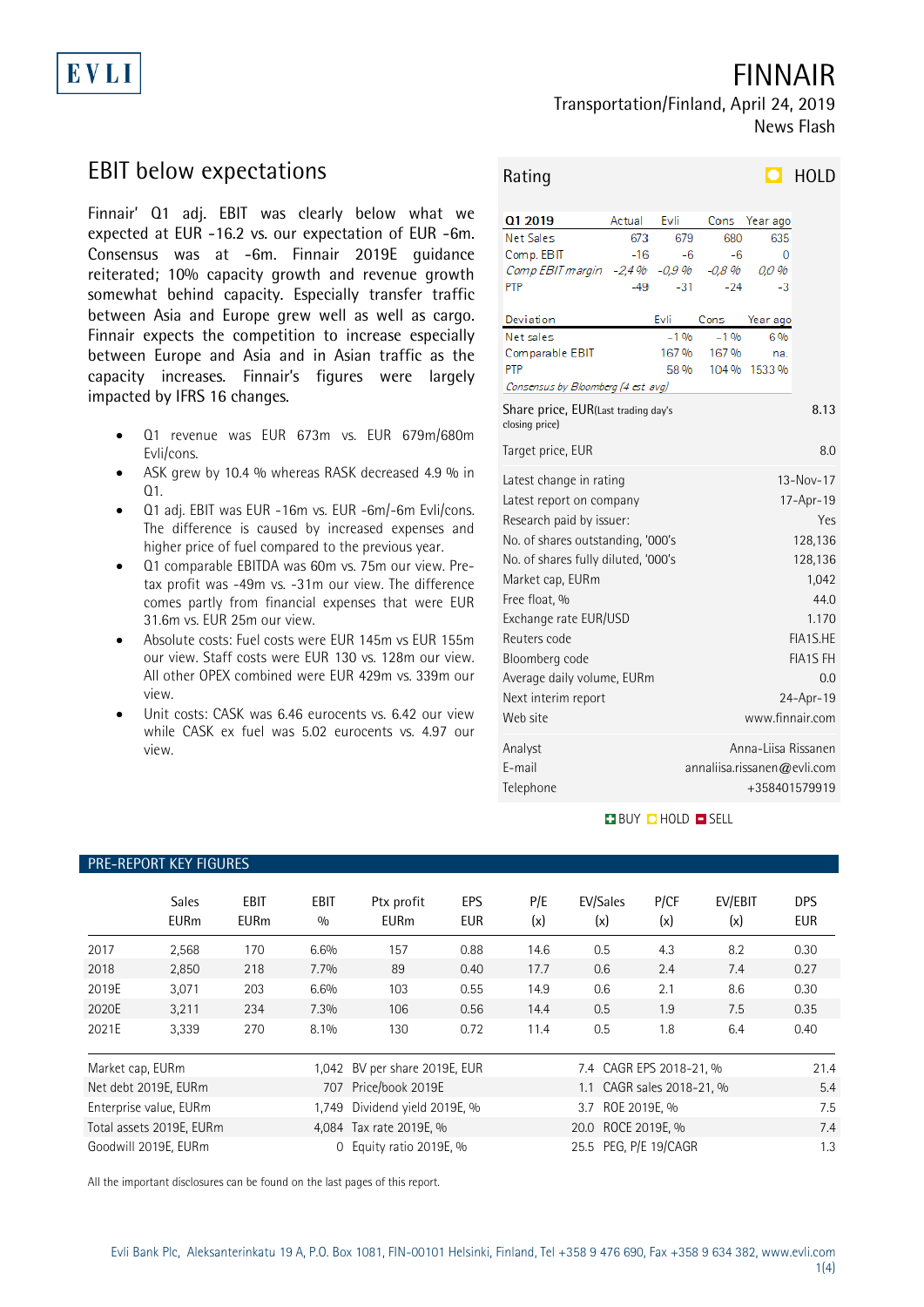#### Important Disclosures

Evli Research Partners Plc ("ERP") uses 12-month target prices. Target prices are defined by utilizing analytical techniques based on financial theory including (but not limited to) discounted cash flow analysis and comparative valuation. The selection of valuation methods depends on different circumstances. Target prices may be altered on the basis of new information coming to light in the underlying company or changes in interest rates, changes in foreign exchange rates, other securities prices or market indices or outlook for the aforementioned factors or other factors that may change the conditions of financial markets. Recommendations and changes by analysts are available at https://research.evli.com/JasperAllModels.action?authParam=key;461&tauthParam=x;G3rNagWrtf7K&tauthType=3 Investment recommendations are defined as follows: Target price compared to share price Recommendation<br>  $\epsilon$  -10 % < -10 % SELL  $-10 - (+10) \%$  HOL<br>  $> 10 \%$  RIJY  $> 10 \frac{0}{0}$ ERP's investment recommendation of the analyzed company is updated at least 2 timer per year. 60% 53% 50% 39% 40% 30% 20% 8% 10%  $0%$ Sell Hold Buy

The graph above shows the distribution of ERP's recommendations of companies under coverage in 1st of February 2019. If recommendation is not given, it is not mentioned here.

#### Name(s) of the analyst(s): Rissanen

This research report has been prepared by Evli Research Partners Plc ("ERP" or "Evli Research"). ERP is a subsidiary of Evli Bank Plc. Production of the investment recommendation has been concluded on [24.04.2019, 9:15]. This report has been published on [24.04.2019, 10:05].

None of the analysts contributing to this report, persons under their guardianship or corporations under their control have a position in the shares of the company or related securities.

The date and time for any price of financial instruments mentioned in the recommendation refer to the previous trading day's closing price(s) unless otherwise stated in the report.

Each analyst responsible for the content of this report assures that the expressed views accurately reflect the personal views of each analyst on the covered companies and securities. Each analyst assures that (s)he has not been, nor are or will be, receiving direct or indirect compensation related to the specific recommendations or views contained in this report.

Companies in the Evli Group, affiliates or staff of companies in the Evli Group, may perform services for, solicit business from, hold long or short positions in, or otherwise be interested in the investments (including derivatives) of any company mentioned in the publication or report.

Neither ERP nor any company within the Evli Group have managed or co-managed a public offering of the company's securities during the last 12 months prior to, received compensation for investment banking services from the company during the last 12 months prior to the publication of the research report.

ERP has signed an agreement with the issuer of the financial instruments mentioned in the recommendation, which includes production of research reports. This assignment has a limited economic and financial impact on ERP and/or Evli. Under the assignment ERP performs services including, but not limited to, arranging investor meetings or –events, investor relations communication advisory and production of research material.

ERP or another company within the Evli Group does not have an agreement with the company to perform market making or liquidity providing services. months prior to, received compensation for investment banking services from the company during the last 12 months prior to the publication of the research report.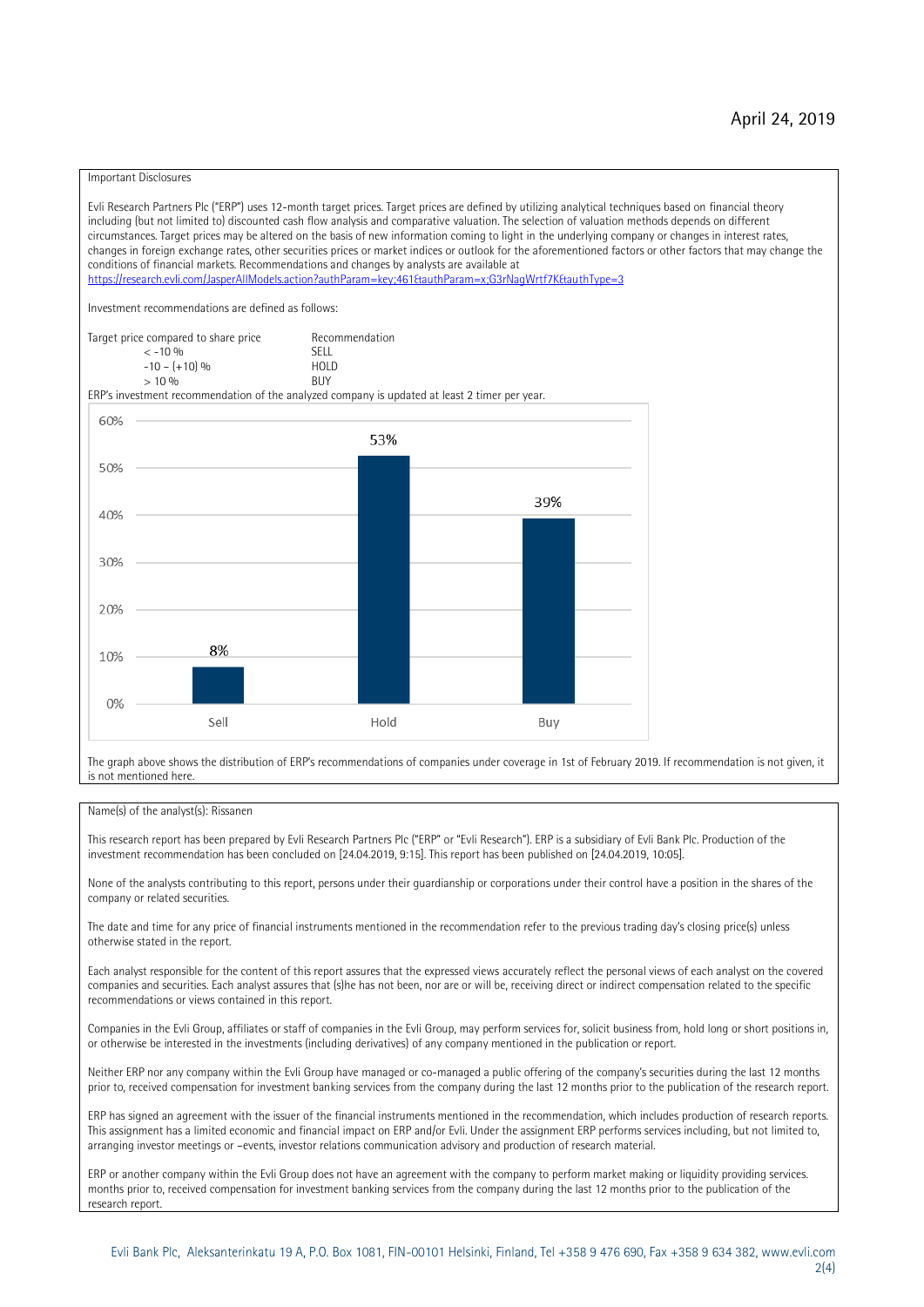ERP has signed an agreement with the issuer of the financial instruments mentioned in the recommendation, which includes production of research reports. This assignment has a limited economic and financial impact on ERP and/or Evli. Under the assignment ERP performs services including, but not limited to, arranging investor meetings or –events, investor relations communication advisory and production of research material.

ERP or another company within the Evli Group does not have an agreement with the company to perform market making or liquidity providing services.

For the prevention and avoidance of conflicts of interests with respect to this report, there is an information barrier (Chinese wall) between Investment Research and Corporate Finance units concerning unpublished investment banking services to the company. The remuneration of the analyst(s) is not tied directly or indirectly to investment banking transactions or other services performed by Evli Bank Plc or any company within Evli Group.

This report has not been disclosed to the company prior to its dissemination.

This report is provided and intended for informational purposes only and may not be used or considered under any circumstances as an offer to sell or buy any securities or as advice to trade any securities.

This report is based on sources ERP considers to be correct and reliable. The sources include information providers Reuters and Bloomberg, stock-exchange releases from the companies and other company news, Statistics Finland and articles in newspapers and magazines. However, ERP does not guarantee the materialization, correctness, accuracy or completeness of the information, opinions, estimates or forecasts expressed or implied in the report. In addition, circumstantial changes may have an influence on opinions and estimates presented in this report. The opinions and estimates presented are valid at the moment of their publication and they can be changed without a separate announcement. Neither ERP nor any company within the Evli Group are responsible for amending, correcting or updating any information, opinions or estimates contained in this report. Neither ERP nor any company within the Evli Group will compensate any direct or consequential loss caused by or derived from the use of the information represented in this publication.

All information published in this report is for the original recipient's private and internal use only. ERP reserves all rights to the report. No part of this publication may be reproduced or transmitted in any form or by any means, electronic, mechanical, photocopying, recording or otherwise, or stored in any retrieval system of any nature, without the written permission of ERP.

This report or its copy may not be published or distributed in Australia, Canada, Hong Kong, Japan, New Zealand, Singapore or South Africa. The publication or distribution of this report in certain other jurisdictions may also be restricted by law. Persons into whose possession this report comes are required to inform themselves about and to observe any such restrictions.

Evli Bank Plc is not registered as a broker-dealer with the U. S. Securities and Exchange Commission ("SEC"), and it and its analysts are not subject to SEC rules on securities analysts' certification as to the currency of their views reflected in the research report. Evli Bank is not a member of the Financial Industry Regulatory Authority ("FINRA"). It and its securities analysts are not subject to FINRA's rules on Communications with the Public and Research Analysts and Research Reports and the attendant requirements for fairness, balance and disclosure of potential conflicts of interest. This research report is only being offered in U.S. by Auerbach Grayson & Company, LLC (Auerbach Grayson) to Major U.S. Institutional Investors and is not available to, and should not be used by, any U.S. person or entity that is not a Major U.S. Institutional Investor. Auerbach Grayson is a broker-dealer registered with the U.S. Securities and Exchange Commission and is a member of the FINRA. U.S. entities seeking more information about any of the issuers or securities discussed in this report should contact Auerbach Grayson. The securities of non-U.S. issuers may not be registered with or subject to SEC reporting and other requirements.

ERP is not a supervised entity but its parent company Evli Bank Plc is supervised by the Finnish Financial Supervision Authority.